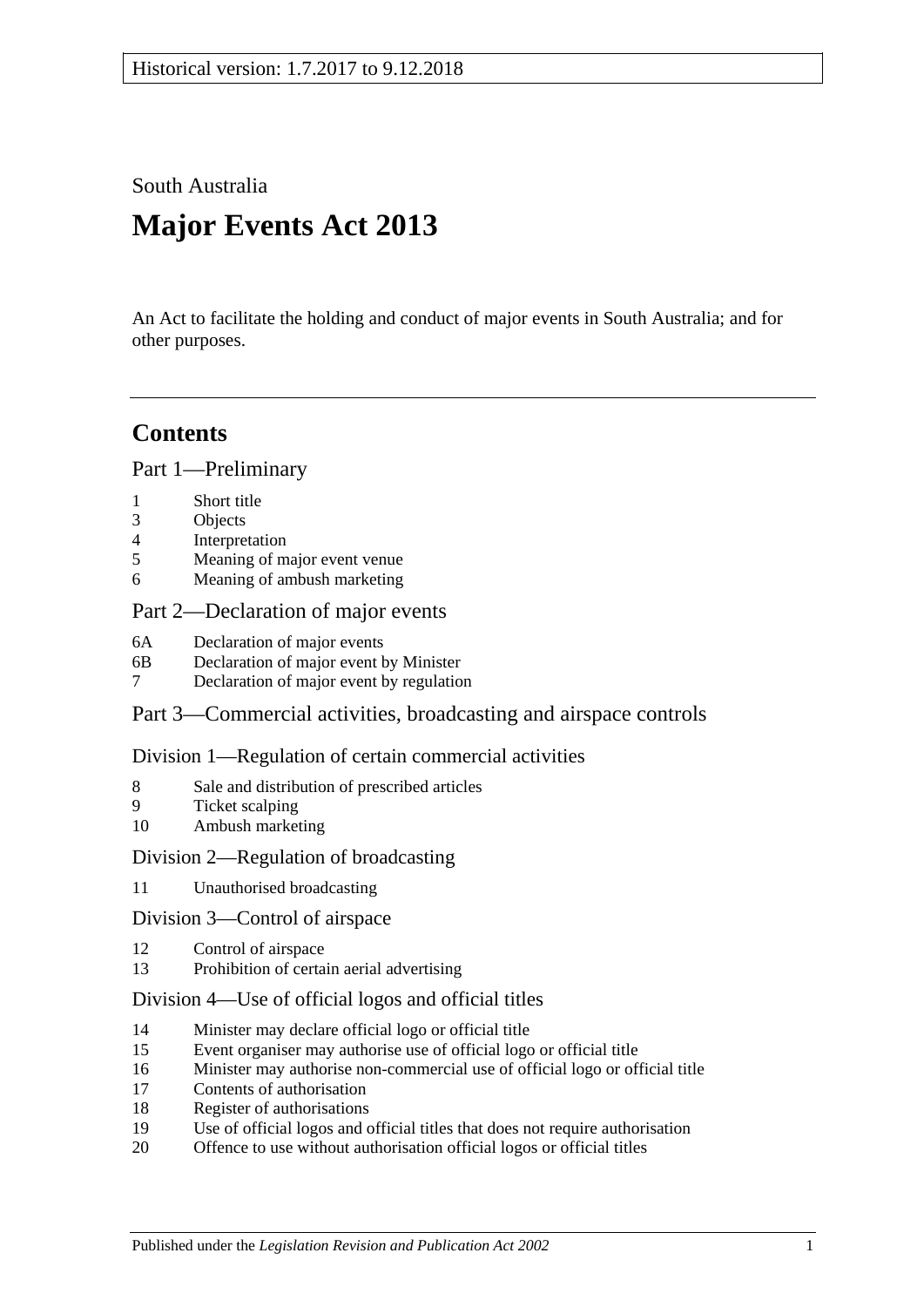#### Part [4—Miscellaneous](#page-13-0)

- 21 [Entry to and exit from major event venue](#page-13-1)
- 22 [Possession of flares and explosive devices at major event venue](#page-13-2)
- 23 [Obstruction or interference at major event](#page-13-3)
- 24 [Entering restricted areas at major event venue](#page-13-4)
- 25 [Power to remove persons from major event venue](#page-14-0)
- 26 [Powers of authorised persons at major event venues](#page-14-1)
- 27 [Forfeiture etc of seized items and goods](#page-15-0)
- 28 [Regulations](#page-16-0)

[Legislative history](#page-17-0)

#### <span id="page-1-0"></span>**The Parliament of South Australia enacts as follows:**

# **Part 1—Preliminary**

#### <span id="page-1-1"></span>**1—Short title**

This Act may be cited as the *Major Events Act 2013*.

#### <span id="page-1-2"></span>**3—Objects**

The objects of this Act are as follows:

- (a) to attract, support and facilitate the holding and conduct of major events in the State, in particular, events that are anticipated to be of a large scale with a significant number of participants or spectators (whether of a sporting, cultural or other nature);
- (b) to increase the benefits flowing from major events to the people of the State;
- (c) to promote the safety and enjoyment of participants and spectators at major events;
- (d) to prevent unauthorised commercial exploitation of major events, including ambush marketing, at the expense of event organisers and sponsors.

#### <span id="page-1-3"></span>**4—Interpretation**

(1) In this Act, unless the contrary intention appears—

*advertising controlled airspace*—see [sections](#page-3-4) 6B(1) and [7\(3\);](#page-5-0)

*ambush marketing*—see [section](#page-3-0) 6;

*controlled area*—see [sections](#page-3-4) 6B(1) and [7\(3\);](#page-5-0)

*council* has the same meaning as in the *[Local Government Act](http://www.legislation.sa.gov.au/index.aspx?action=legref&type=act&legtitle=Local%20Government%20Act%201999) 1999*;

*declaration*, of a major event, means a declaration under [Part](#page-3-1) 2—

- (a) made by the Minister by notice in the Gazette under [section](#page-3-3) 6B; or
- (b) made by the Governor by regulation under [section](#page-4-0) 7;

*event organiser* for a major event means a person designated in the declaration relating to the event as the organiser for the event;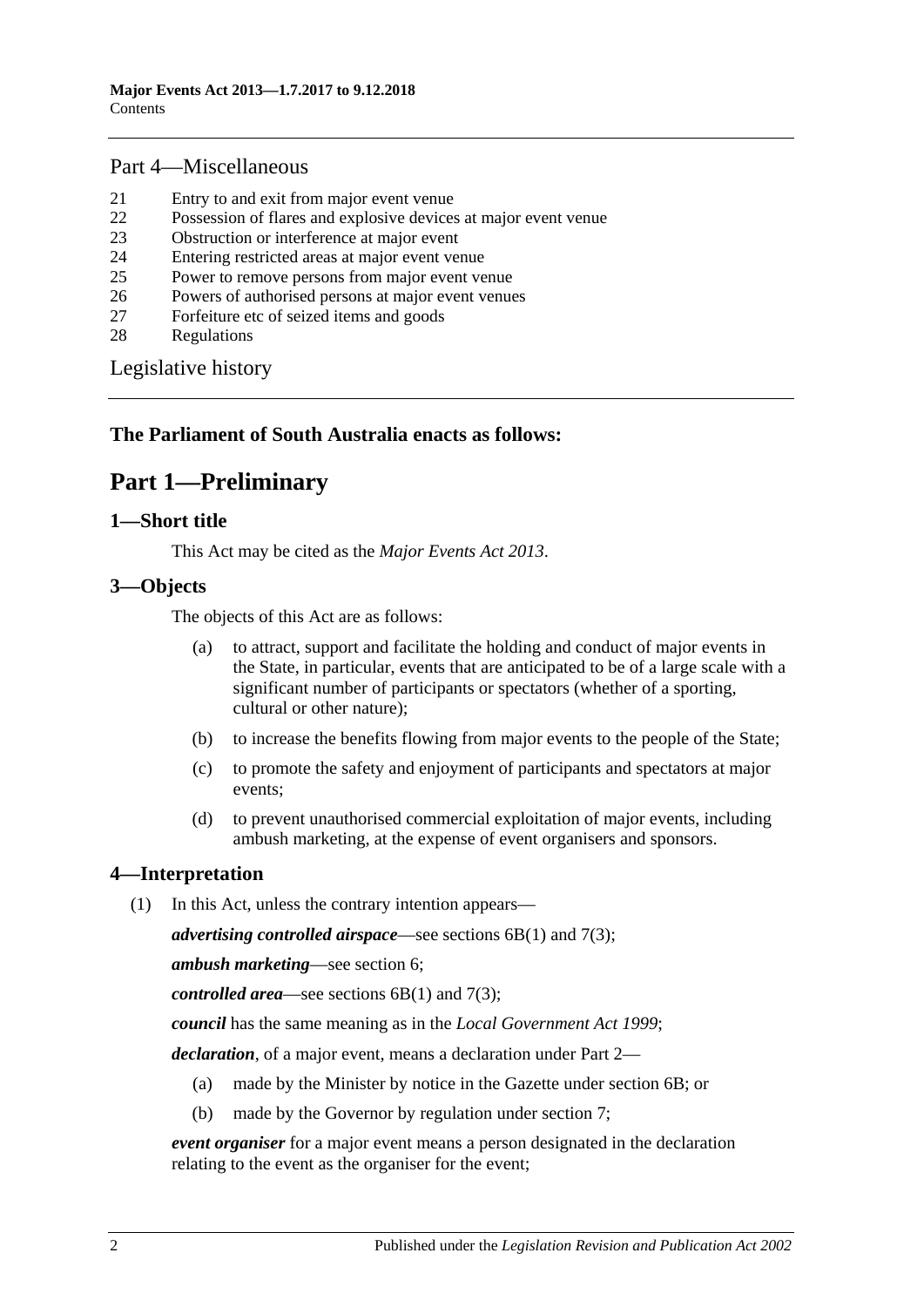*major event* means an event declared by a declaration under [Part](#page-3-1) 2 to be a major event;

*major event period*, for a major event, means the period specified in the declaration relating to the event as the period during which the declaration is in force;

*major event venue*—see [section](#page-2-0) 5;

*official insignia* means an official logo, official symbol or official title;

*official logo* means a logo that is declared to be an official logo under [Part](#page-9-1) 3 [Division](#page-9-1) 4;

*official symbol* means a combination of an official logo and an official title;

*official title* means a name, title or expression that is declared to be an official title under Part [3 Division](#page-9-1) 4;

*prescribed article—see [sections](#page-3-4) 6B(1) and [7\(3\);](#page-5-0)* 

*public place* means—

- (a) a place that—
	- (i) the public is entitled to use; or
	- (ii) is open to members of the public; or
	- (iii) is used by the public,

whether or not on payment of money; or

(b) a place that the occupier allows members of the public to enter, whether or not on payment of money;

*road* has the same meaning as in the *[Road Traffic Act](http://www.legislation.sa.gov.au/index.aspx?action=legref&type=act&legtitle=Road%20Traffic%20Act%201961) 1961*;

*road-related area* has the same meaning as in the *[Road Traffic Act](http://www.legislation.sa.gov.au/index.aspx?action=legref&type=act&legtitle=Road%20Traffic%20Act%201961) 1961*;

*sales control period*—see [sections](#page-3-4) 6B(1) and [7\(3\).](#page-5-0)

- (2) For the purposes of this Act, goods will be taken to be marked with official insignia if such insignia are affixed or annexed to, marked on, or incorporated in or with—
	- (a) the goods; or
	- (b) any covering or container in which the goods are wholly or partly enclosed; or
	- (c) anything placed in or attached to any such covering or container; or
	- (d) anything that is attached to the goods or around which the goods are wrapped or wound.

#### <span id="page-2-0"></span>**5—Meaning of major event venue**

For the purposes of this Act, a *major event venue* is—

- (a) any of the following that is, in the declaration of a major event under [Part](#page-3-1) 2, declared to be a major event venue:
	- (i) a venue or facility used for the conduct of the event (including ancillary, service or related areas used in connection with such a venue or facility);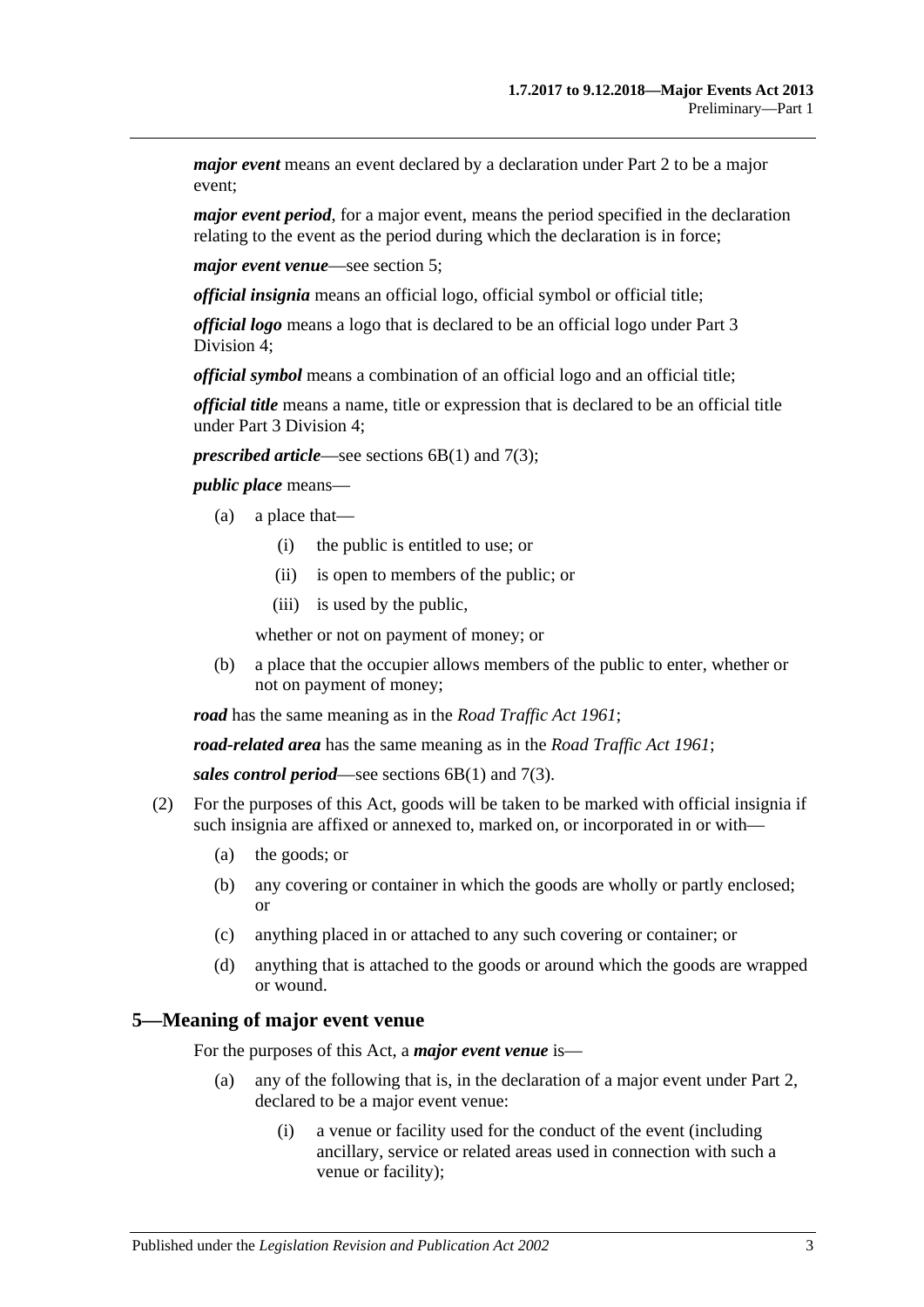- (ii) a media centre or other communications facility for the media for the event;
- (iii) physical infrastructure associated with the event; and
- (b) a public place, or any part of a public place, that is within 50 metres of a major event venue, being a public place, or part of a public place, specified in the declaration for the purposes of this paragraph; and
- (c) any other place specified in the declaration for the purposes of this definition,

but is only such a venue during the relevant declared period.

#### <span id="page-3-0"></span>**6—Meaning of ambush marketing**

For the purposes of this Act, the following marketing activities constitute *ambush marketing*:

- (a) taking advantage of the holding and conduct of a major event to promote a person, goods or services without the written approval of the event organiser;
- (b) any other activity that would suggest to a reasonable person that a person, goods or services have a sponsorship, approval or affiliation with—
	- (i) a major event; or
	- (ii) the event organiser of a major event; or
	- (iii) any event or activity associated with a major event,

without the written approval of the event organiser.

### <span id="page-3-1"></span>**Part 2—Declaration of major events**

#### <span id="page-3-2"></span>**6A—Declaration of major events**

A declaration of an event as a major event for the purposes of this Act may be made—

- (a) by the Minister by notice in the Gazette under [section](#page-3-3) 6B; or
- (b) by the Governor by regulation under [section](#page-4-0) 7.

#### <span id="page-3-4"></span><span id="page-3-3"></span>**6B—Declaration of major event by Minister**

- <span id="page-3-5"></span>(1) The Minister may, by notice in the Gazette—
	- (a) declare an event to be a major event for the purposes of this Act; and
	- (b) specify the major event period for the event; and
	- (c) declare a major event venue for the purposes of the event; and
	- (d) designate a person as the event organiser for the event; and
	- (e) declare that specified roads will be closed to traffic for a specified period—
		- (i) for the purposes of the event; and
		- (ii) for the purposes of maintaining good order, or preventing interference with events or activities conducted, at the major event venue; and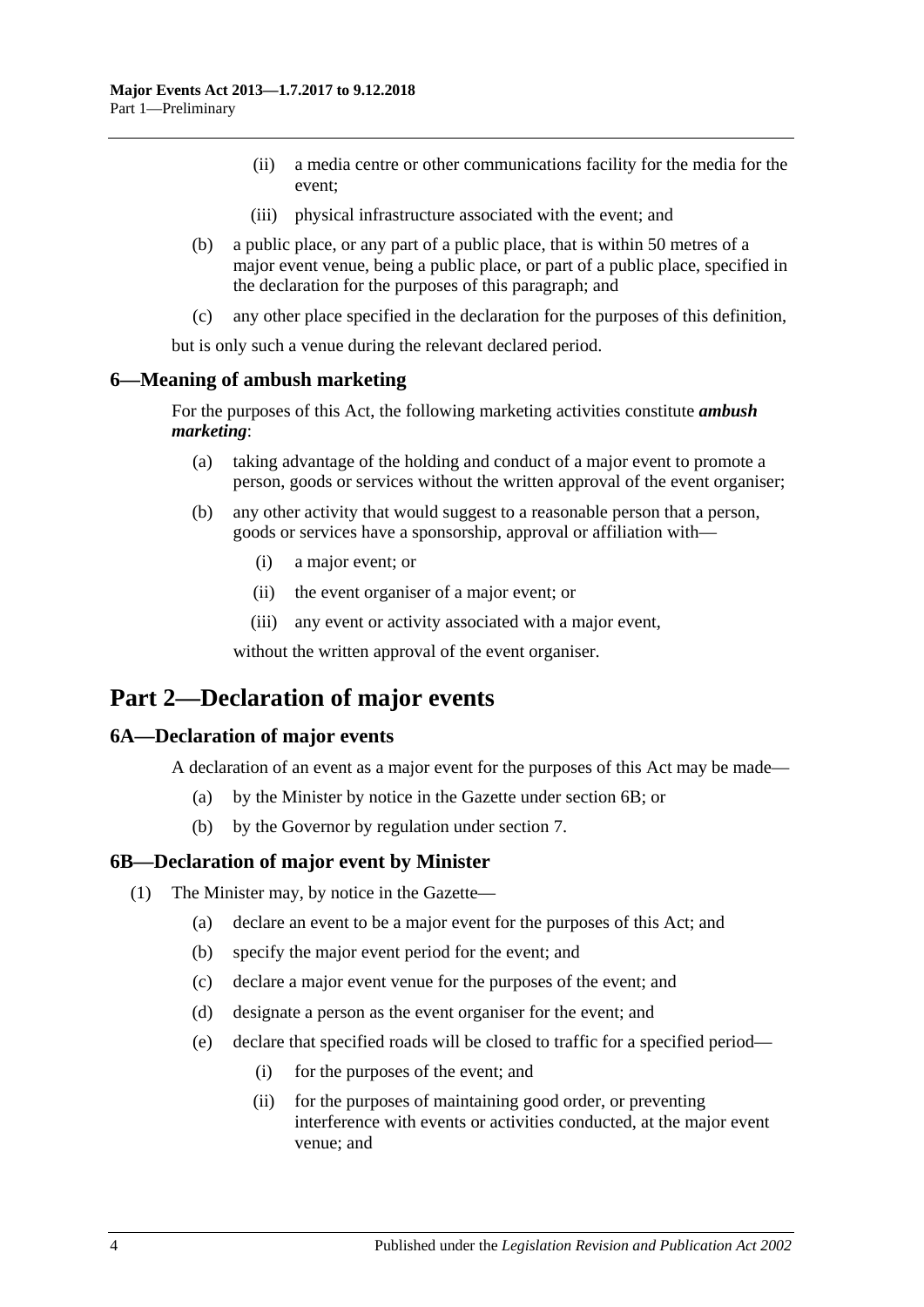- (f) declare that [Part](#page-6-0) 3, or a provision of [Part](#page-6-0) 3, applies to any (or all) of the following:
	- (i) the event;
	- (ii) the major event venue for the event;
	- (iii) a specified controlled area for the event; and
- (g) declare an area described, or shown on a map, in the notice to be a *controlled area* for the event; and
- (h) declare an article of a prescribed class to be a *prescribed article* in relation to the event; and
- (i) declare a prescribed period to be a *sales control period* in relation to the event; and
- (j) declare airspace that is within unaided sight of a major event venue for the event to be *advertising controlled airspace* for the period specified in the notice for the purposes of this paragraph; and
- (k) make any other declaration in relation to the event as is contemplated by, or necessary or expedient for the purposes of, this Act.
- (2) A controlled area declared for a major event may include—
	- (a) a road or road-related area; and
	- (b) a bridge, footpath or other thoroughfare; and
	- (c) any other public place, or part of any other public place,

within the vicinity of a major event venue for the event.

- (3) Before making a declaration under this section, the Minister must consult with the council in whose area the event is to be held or whose area will be directly affected by the holding of the event.
- (4) Without limiting [subsection](#page-3-5) (1)(b), a major event period may include a period to set up or prepare for the major event and to pack up or clean up after the event and to replace, restore or remove any infrastructure or equipment.
- (5) A notice under this section may be varied or revoked by further notice in the Gazette.

#### <span id="page-4-0"></span>**7—Declaration of major event by regulation**

- <span id="page-4-1"></span>(2) The Governor may, by regulation—
	- (a) declare an event to be a major event; and
	- (b) specify the major event period for the event; and
	- (c) declare a major event venue for the purposes of the event; and
	- (d) designate a person as the event organiser for the event; and
	- (e) require the event organiser to prepare a major event plan in connection with the event; and
	- (f) provide for the admission, exclusion or expulsion of members of the public to or from the major event venue or a part of the major event venue; and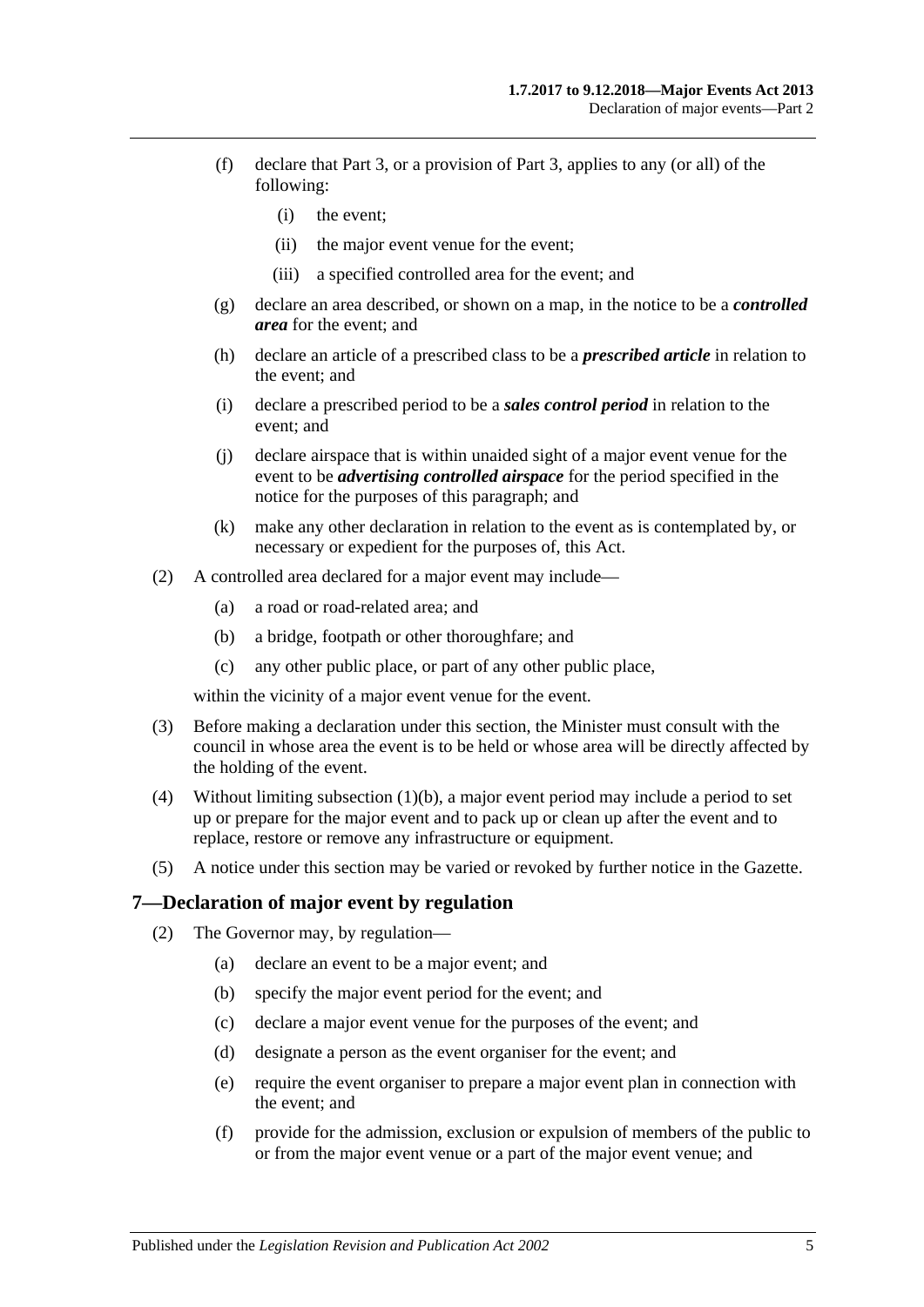- (g) prohibit or regulate eating, drinking (including liquor), smoking or the consumption of unlawful substances at the major event venue or a part of the major event venue; and
- (h) declare that specified roads will be closed to traffic for a specified period—
	- (i) for the purposes of the event; and
	- (ii) for the purposes of maintaining good order, or preventing interference with events or activities conducted, at the major event venue; and
- (i) prohibit or regulate the driving, parking or standing of vehicles at the major event venue; and
- (j) fix fees and provide for the payment, recovery, refund, waiver or reduction of such fees; and
- (k) prescribe penalties not exceeding \$1 250 for breach of any regulation.
- <span id="page-5-0"></span>(3) Regulations declaring an event to be a major event may—
	- (a) declare that [Part](#page-6-0) 3, or a provision of [Part](#page-6-0) 3, applies to any (or all) of the following:
		- (i) the event;
		- (ii) the major event venue declared for the event;
		- (iii) a specified controlled area declared for the event; and
	- (b) declare an area described, or shown on a map, in the regulations to be a *controlled area* for the event; and
	- (c) declare an article of a prescribed class to be a *prescribed article* in relation to the event; and
	- (d) declare a prescribed period to be a *sales control period* in relation to the event; and
	- (e) declare airspace that is within unaided sight of a major event venue for the event to be *advertising controlled airspace* for the period prescribed by the regulations for the purposes of this paragraph.
- (4) A controlled area declared for a major event may include—
	- (a) a road or road-related area; and
	- (b) a bridge, footpath or other thoroughfare; and
	- (c) any other public place, or part of any other public place,

within the vicinity of a major event venue for the event.

- (5) Before a regulation is made declaring an event to be a major event, the Minister must consult with any council in whose area the event is to be held or whose area will be directly affected by the holding of the event.
- (6) Without limiting [subsection](#page-4-1)  $(2)(b)$ , a major event period may include a period to set up or prepare for the major event and to pack up or clean up after the event and to replace, restore or remove any infrastructure or equipment.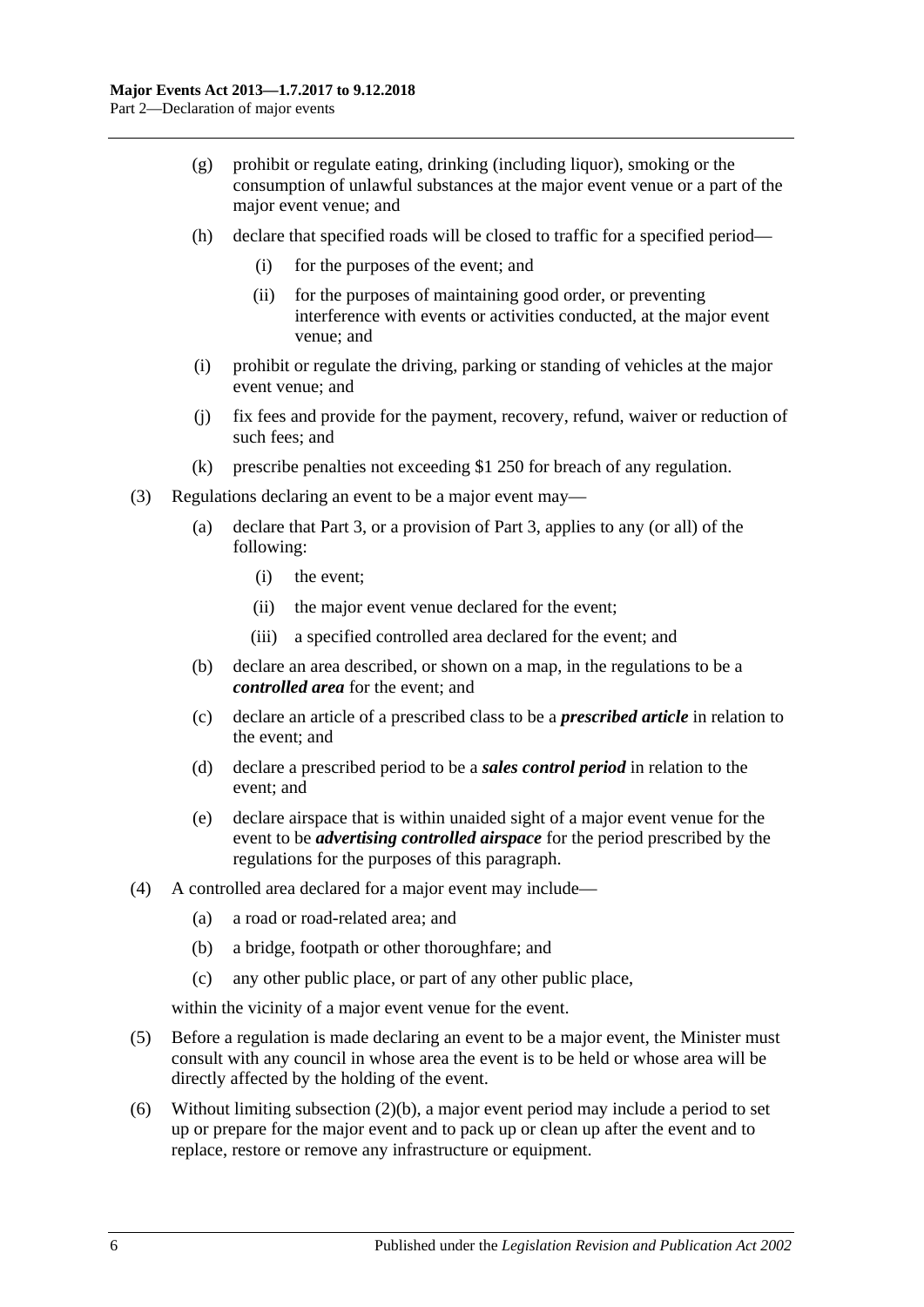(9) A regulation under this section may have effect despite the provisions of any other Act.

# <span id="page-6-0"></span>**Part 3—Commercial activities, broadcasting and airspace controls**

#### <span id="page-6-1"></span>**Division 1—Regulation of certain commercial activities**

#### <span id="page-6-4"></span><span id="page-6-2"></span>**8—Sale and distribution of prescribed articles**

(1) A person must not, without the written approval of the event organiser for a major event, during the sales control period for the event, sell or distribute, in a controlled area for the event, a prescribed article.

Maximum penalty:

- (a) in the case of a body corporate—\$25 000;
- (b) in the case of a natural person—\$5 000.
- (2) [Subsection \(1\)](#page-6-4) places an evidential burden on the accused to show that the accused had the approval of the event organiser.
- <span id="page-6-5"></span>(3) An authorised person may give a direction to a person who sells or distributes a prescribed article during the sales control period in a controlled area without the approval of the event organiser to remove the article, and any other prescribed articles within the person's possession or under the person's control, from the area immediately or by such other time as may be directed.
- (4) A person must not fail or refuse to comply with a direction given to the person under [subsection](#page-6-5) (3).

Maximum penalty: \$5 000.

- (5) If a person fails or refuses to comply with a direction given under [subsection](#page-6-5) (3) for the removal of a prescribed article, the authorised person may seize the article.
- (6) In this section—

*authorised person*, in relation to a major event, means—

- (a) the event organiser; or
- (b) a person authorised in writing by the event organiser to exercise powers under this section.

#### <span id="page-6-6"></span><span id="page-6-3"></span>**9—Ticket scalping**

- (1) A person must not, without the written approval of the event organiser for a major event to which this section is declared to apply—
	- (a) in a controlled area for the event—sell or offer for sale a ticket for admission to the event; or
	- (b) in any other case, sell or offer for sale a ticket for admission to the event at a price which exceeds the original ticket price by more than 10%.

Maximum penalty:

(a) in the case of a body corporate—\$25 000;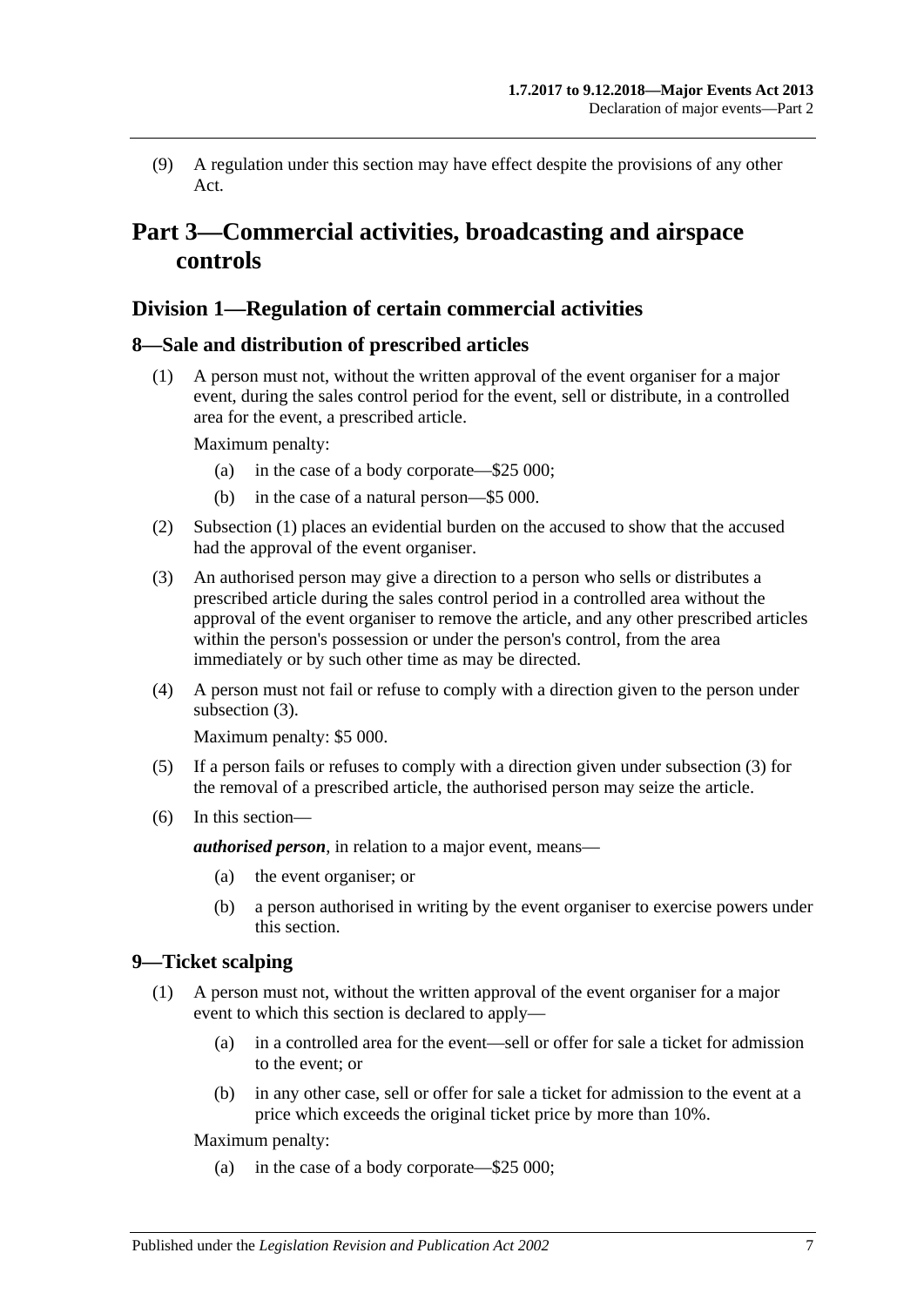- (b) in the case of a natural person—\$5 000.
- (2) [Subsection](#page-6-6) (1) places an evidential burden on the accused to show that the accused had the approval of the event organiser.
- (3) In this section—

*original ticket price*, in relation to a ticket for admission to an event, means the price for which the ticket was purchased when first offered for retail sale by or on behalf of the event organiser (and includes, if a booking fee or other commission was payable to the ticket seller in relation to that sale, the amount of that fee or commission).

#### <span id="page-7-1"></span><span id="page-7-0"></span>**10—Ambush marketing**

(1) A person must not participate in ambush marketing in relation to a major event to which this section is declared to apply.

Maximum penalty:

- (a) in the case of a body corporate—\$250 000;
- (b) in the case of a natural person—\$50 000.
- (2) [Subsection \(1\)](#page-7-1) places an evidential burden on the accused to show that the accused had the written approval of the event organiser.
- <span id="page-7-2"></span>(3) An authorised person may give a direction to a person who participates in ambush marketing in relation to a major event to which this section is declared to apply to do, or to cease doing, anything related to the ambush marketing, immediately or by such other time as may be directed.
- (4) A person must not fail or refuse to comply with a direction given to the person under [subsection](#page-7-2) (3).

Maximum penalty:

- (a) in the case of a body corporate—\$250 000;
- (b) in the case of a natural person—\$50 000.
- <span id="page-7-3"></span>(5) An authorised person may give a direction to a person who participates in ambush marketing in relation to a major event to which this section is declared to apply, to remove from the controlled area for the event, or obscure, any item or goods being used in relation to the ambush marketing within the person's possession or under the person's control, immediately or by such other time as may be directed.
- (6) A person must not fail or refuse to comply with a direction given to the person under [subsection](#page-7-3)  $(5)$ .

Maximum penalty: \$5 000.

- (7) If a person fails or refuses to comply with a direction given under [subsection](#page-7-3) (5) for the removal of an item or goods used in relation to ambush marketing, the authorised person may seize the item or goods.
- (8) In this section—

*authorised person*, in relation to a major event, means—

- (a) the event organiser; or
- (b) a person authorised in writing by the event organiser to exercise powers under this section.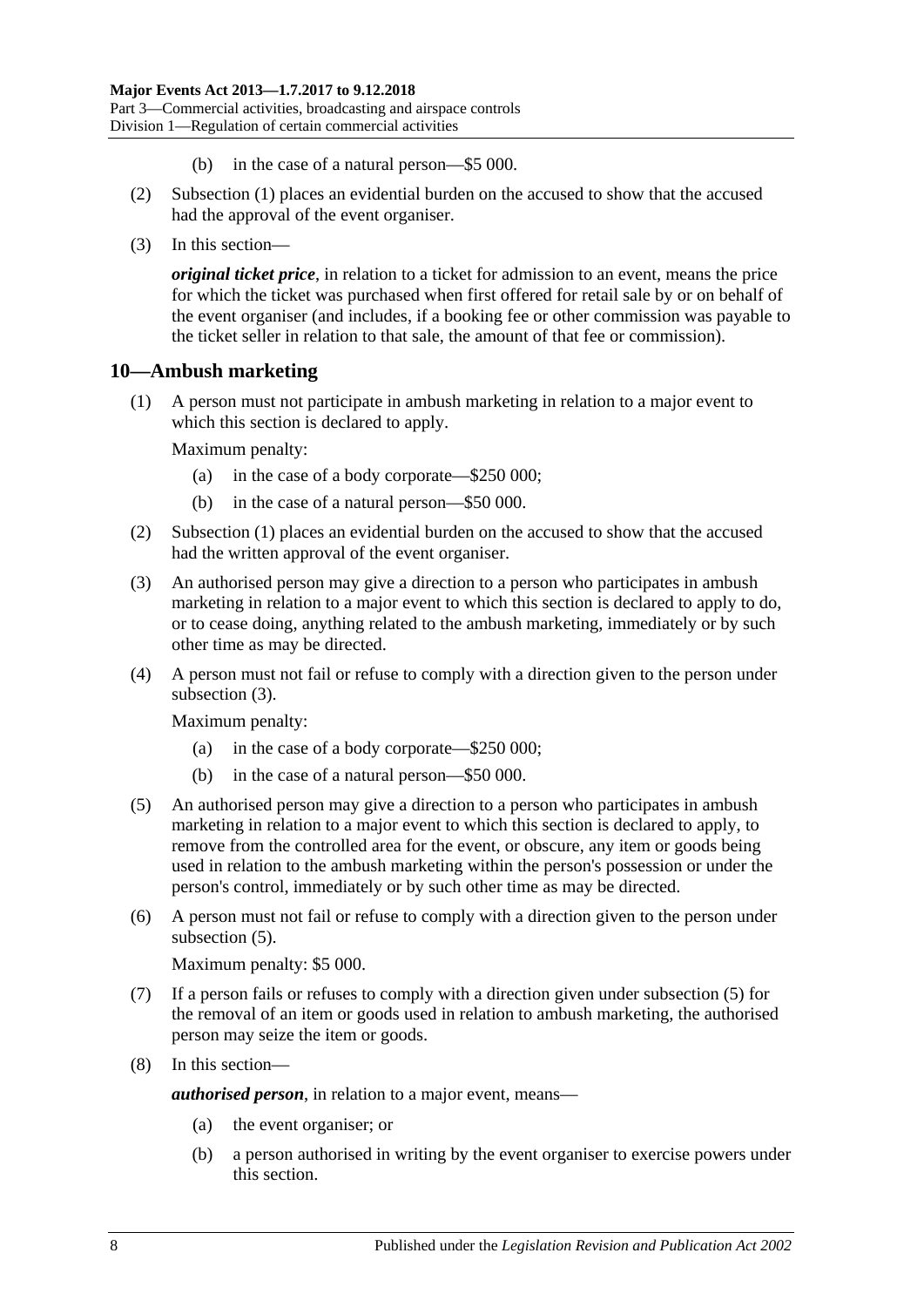### <span id="page-8-0"></span>**Division 2—Regulation of broadcasting**

#### <span id="page-8-4"></span><span id="page-8-1"></span>**11—Unauthorised broadcasting**

- (1) A person must not, without the written approval of the event organiser for a major event to which this section is declared to apply—
	- (a) broadcast, telecast or transmit by any means whatsoever any sound or moving image of the event or any part of the event at or from a place within or outside the event venue; or
	- (b) make any sound recording or any visual record of moving images of the event or any part of the event for profit or gain, or for a purpose that includes profit or gain, at or from a place within or outside the event venue.

Maximum penalty:

- (a) in the case of a body corporate—\$250 000;
- (b) in the case of a natural person—\$50 000.
- (2) [Subsection \(1\)](#page-8-4) does not apply to the use of a personal mobile electronic device to transmit or record any sound or image within limits of what would be generally accepted in the community as normal incidents of social interaction.
- (3) [Subsection \(1\)](#page-8-4) places an evidential burden on the accused to show that the accused had the approval of the event organiser.

### <span id="page-8-2"></span>**Division 3—Control of airspace**

#### <span id="page-8-3"></span>**12—Control of airspace**

(1) A person must not, during a major event to which this section is declared to apply and in the course of State air navigation, cause an aircraft to enter, or operate an aircraft within, controlled airspace or a restricted area that is over a major event venue unless permitted to do so by or under relevant Commonwealth law (including permission by or under an instrument given under such a law).

Maximum penalty:

- (a) in the case of a body corporate—\$500 000;
- (b) in the case of a natural person—\$100 000.
- (2) The provisions of this section prevail to the extent of any inconsistency between this section and the provisions of the Commonwealth Air Navigation Regulations (as applied to and in relation to State air navigation by the *[Air Navigation Act](http://www.legislation.sa.gov.au/index.aspx?action=legref&type=act&legtitle=Air%20Navigation%20Act%201937) 1937*).
- (3) This section does not apply to the operation of—
	- (a) a military aircraft, or an aircraft of South Australia Police, when being operated for military, security or emergency purposes; or
	- (b) an aircraft when being operated exclusively for emergency purposes relating to human life or safety, or the protection of property.
- (4) In this section—

*CASA* means the Civil Aviation Safety Authority established by the *Civil Aviation Act 1988* of the Commonwealth;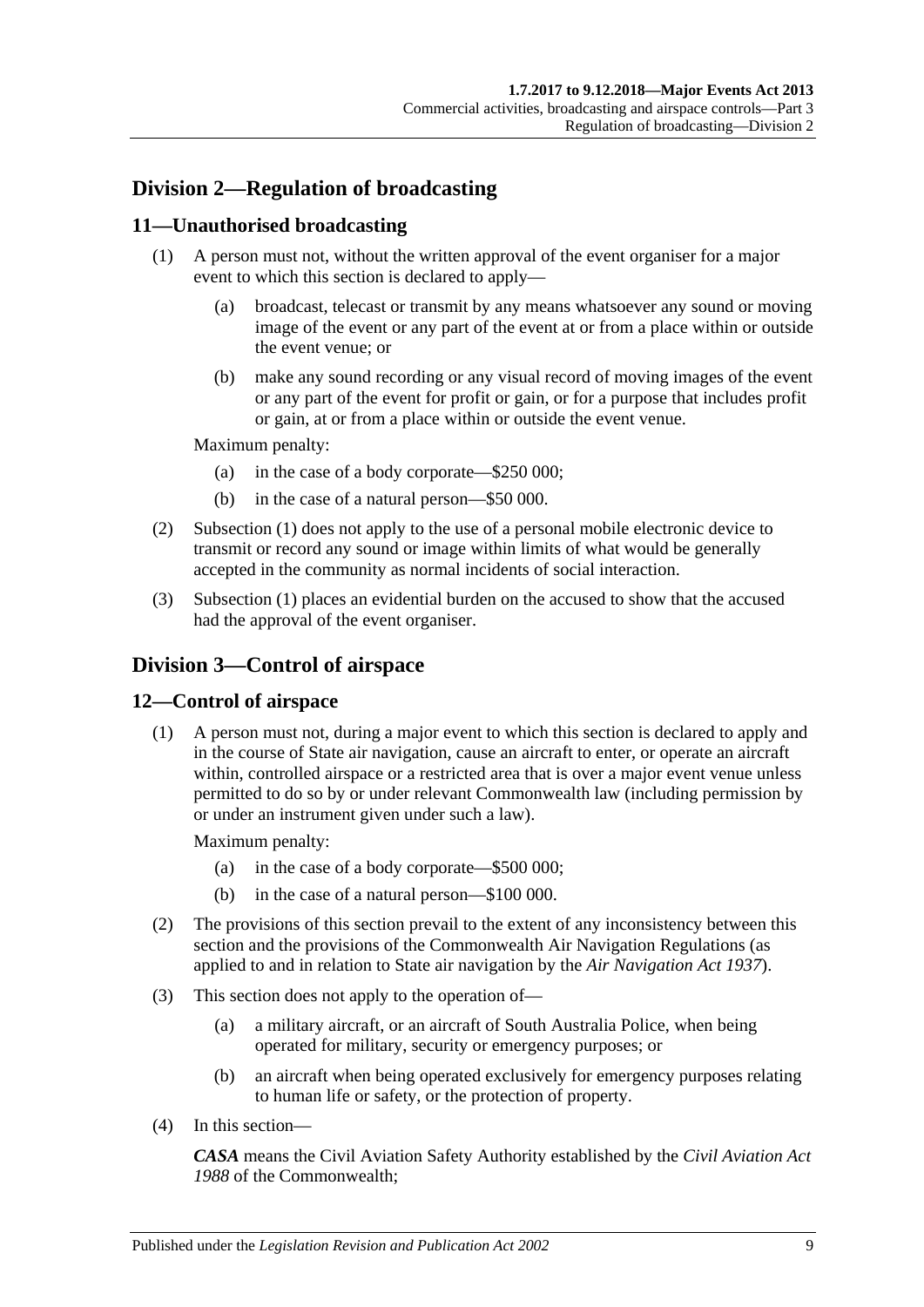*Commonwealth Air Navigation Regulations* means the *Air Navigation Regulations 1947* of the Commonwealth;

*Commonwealth Airspace Regulations* means the *Airspace Regulations 2007* of the Commonwealth;

*controlled airspace* means airspace that CASA has determined under the Commonwealth Airspace Regulations to be a control area or control zone;

*restricted area* means airspace that CASA has declared under the Commonwealth Airspace Regulations to be a restricted area;

*State air navigation* means air navigation within South Australia to and in relation to which the Commonwealth Air Navigation Regulations are applied as if they were State law by section 5 of the *[Air Navigation Act](http://www.legislation.sa.gov.au/index.aspx?action=legref&type=act&legtitle=Air%20Navigation%20Act%201937) 1937*.

#### <span id="page-9-3"></span><span id="page-9-0"></span>**13—Prohibition of certain aerial advertising**

(1) A person must not, without the written approval of the event organiser for a major event, display an advertisement, or cause an advertisement to be displayed, in airspace that has been declared to be advertising controlled airspace in respect of the event during the prescribed period.

Maximum penalty:

- (a) in the case of a body corporate—\$500 000;
- (b) in the case of a natural person—\$100 000.
- (2) [Subsection \(1\)](#page-9-3) places an evidential burden on the accused to show that the accused had the approval of the event organiser.
- (3) For the purposes of this section—

*advertisement* includes advertising by any of the following methods:

- (a) skywriting or signwriting by an aircraft;
- (b) a banner, or other sign, towed by or attached to an aircraft;
- (c) matter displayed on an aircraft, other than its normal markings and livery;
- (d) matter displayed on a hang glider, parachute, paraglider or similar device, other than its normal markings, or on a banner or sign attached to a hang glider, parachute, paraglider or similar device;
- (e) a banner, or other sign, attached to a person suspended from a hang glider, parachute, paraglider or similar device;

*aircraft* includes an airship or a balloon.

#### <span id="page-9-1"></span>**Division 4—Use of official logos and official titles**

#### <span id="page-9-4"></span><span id="page-9-2"></span>**14—Minister may declare official logo or official title**

- (1) The Minister may, in respect of a major event to which this Division is declared to apply, by notice in the Gazette, make either or both of the following declarations:
	- (a) that specified logos are official logos in respect of the event;
	- (b) that specified titles are official titles in respect of the event.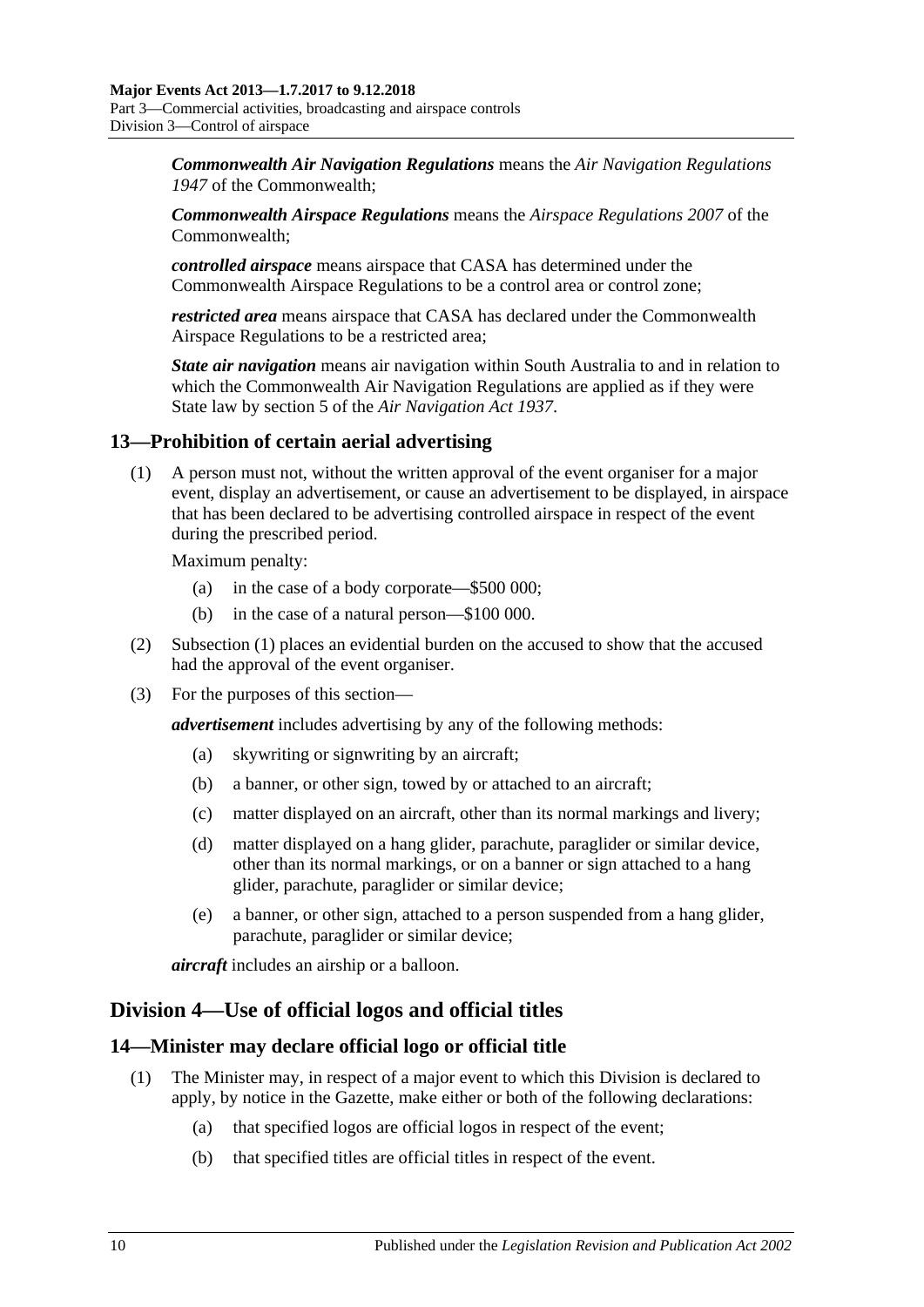- (2) Before making a declaration under [subsection](#page-9-4) (1), the Minister must be satisfied that—
	- (a) the logos or titles are sufficiently connected to the identity and conduct of the major event; and
	- (b) the event has commercial arrangements that are likely to be adversely affected by unauthorised use of logos or titles.
- <span id="page-10-4"></span>(3) The Minister may require the event organiser of a major event to which this Division is declared to apply to publish a notice in a newspaper circulating generally in South Australia of the making of a declaration by the Minister under this section.
- (4) A notice required to be published under [subsection](#page-10-4) (3) must be in the form and include the information determined by the Minister.

#### <span id="page-10-0"></span>**15—Event organiser may authorise use of official logo or official title**

For the purposes of this Division, the event organiser of a major event to which this Division is declared to apply may, by notice in writing, authorise a person to use an official logo or official title in respect of that event.

#### <span id="page-10-5"></span><span id="page-10-1"></span>**16—Minister may authorise non-commercial use of official logo or official title**

- (1) For the purposes of this Division, the Minister may, after consulting with the event organiser for a major event to which this Division is declared to apply, by notice in writing, authorise a person to use for non-commercial use an official logo or official title in respect of the event.
- (2) The Minister must cause the event organiser of the major event in respect of which the Minister has given an authority under [subsection](#page-10-5) (1) to be given notice of the authorisation.

#### <span id="page-10-2"></span>**17—Contents of authorisation**

- (1) An authorisation under [section](#page-10-0) 15 or [16](#page-10-1) is subject to any terms and conditions to which the event organiser or Minister (as the case may be) thinks are reasonable to impose, including (but not limited to) any of the following:
	- (a) the duration of the authorisation;
	- (b) whether the authorisation applies generally or in specified circumstances;
	- (c) whether the authorisation authorises the use of all official logos or official titles, or specified kinds of official logos or official titles, in relation to the major event to which the authorisation relates.
- (2) An authorisation under [section](#page-10-0) 15 or [16](#page-10-1) expires at the earlier of—
	- (a) the expiration date specified in the authorisation; or
	- (b) if no date is specified—12 months after the end of the major event to which the authorisation relates.

#### <span id="page-10-3"></span>**18—Register of authorisations**

- (1) An event organiser of a major event to which this Division is declared to apply must—
	- (a) maintain a register of authorisations given under this Division; and
	- (b) record in the register of authorisations—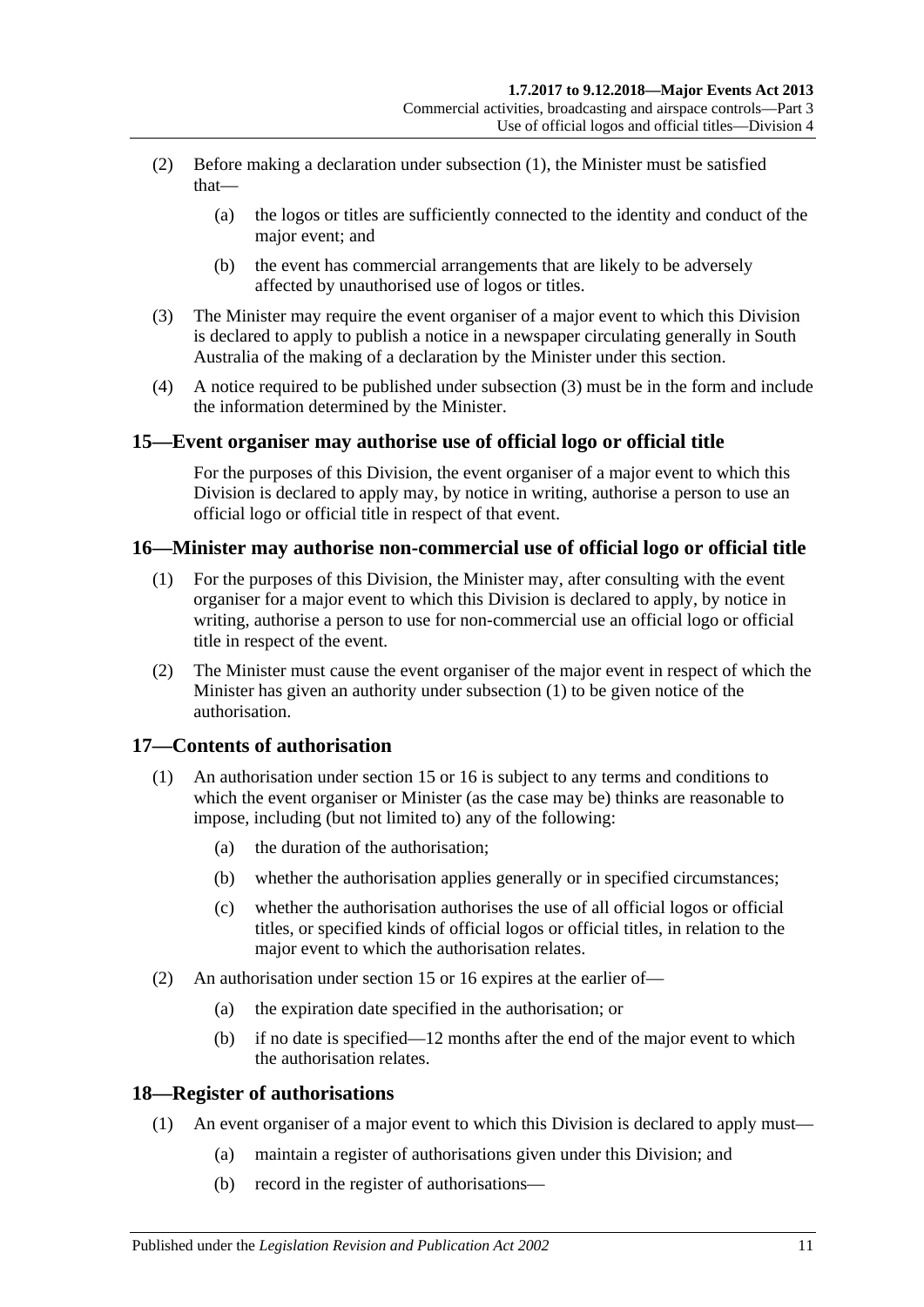- (i) each authorisation by the event organiser under [section](#page-10-0) 15; and
- (ii) each authorisation by the Minister under [section](#page-10-1) 16 of which the event organiser has been notified under that section; and
- (c) make the register available for inspection by members of the public free of charge during ordinary office hours.
- (2) The register of authorisations must include—
	- (a) the name of any person authorised by the event organiser under [section](#page-10-0) 15 or the Minister under [section](#page-10-1) 16 to use official logos or official titles in relation to the event; and
	- (b) the date of the authorisation and the period of its duration.
- (3) The Minister may determine that the register of authorisations can be inspected at a website determined by the Minister.

#### <span id="page-11-0"></span>**19—Use of official logos and official titles that does not require authorisation**

- (1) The following persons may use official logos and official titles without the authorisation of the event organiser of a major event to which this Division is declared to apply:
	- (a) the event organiser;
	- (b) a person who has been authorised in writing by the Minister to use official logos or official titles under this Division.
- <span id="page-11-1"></span>(2) Subject to this section, any person may use official logos or official titles without authorisation under this Division in the following circumstances:
	- (a) if the use is incidental to—
		- (i) the provision of information, including the reporting of news and the presentation of current affairs; or
		- (ii) the purposes of criticism and review, including criticism or review in a newspaper, magazine or similar periodical, a broadcast or a film;
	- (b) if the use is for—
		- (i) the purposes of professional advice; or
		- (ii) research or study purposes; or
		- (iii) educational purposes.
- (3) A person referred to in [subsection](#page-11-1) (2) is not authorised to use an official logo or official title if the use—
	- (a) is for promotional, marketing or commercial purposes; or
	- (b) suggests a sponsorship-like arrangement.
- $(4)$  If—
	- (a) goods apparently intended for a commercial purpose are marked with official insignia; and
	- (b) an authorised person suspects on reasonable grounds that the use of the insignia has not been authorised under this Division,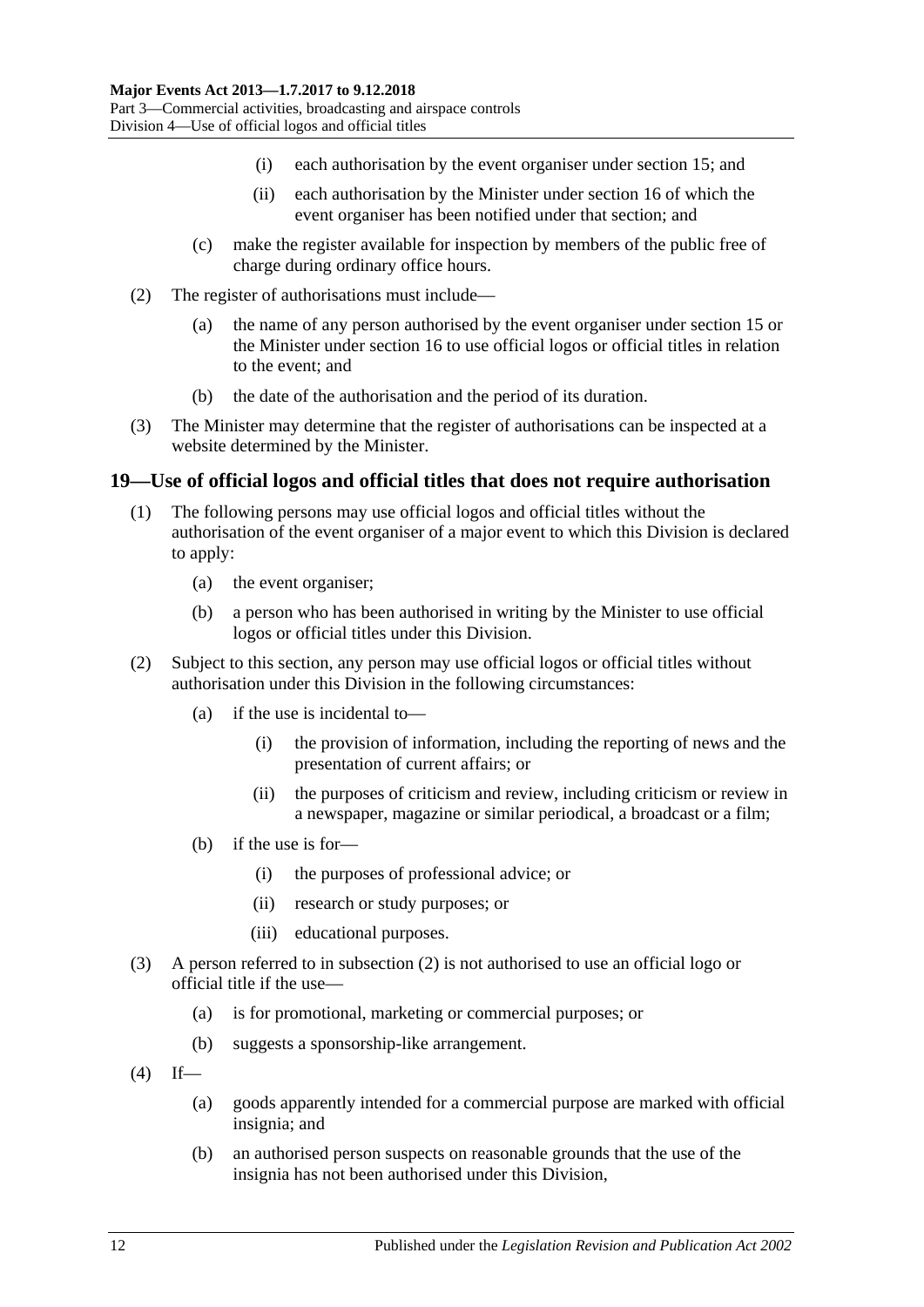the authorised person may seize those goods.

#### <span id="page-12-1"></span><span id="page-12-0"></span>**20—Offence to use without authorisation official logos or official titles**

- (1) A person must not use—
	- (a) official logos or official titles in relation to a major event to which this Division is declared to apply; or
	- (b) any thing that is substantially identical to or deceptively similar to official logos or official titles in relation to an event to which this Division is declared to apply,

if the use—

- (c) is for commercial purposes; or
- (d) is for promotional, advertising or marketing purposes, whether or not for commercial gain; or
- (e) would suggest a sponsorship-like arrangement to a reasonable person.

Maximum penalty:

- (a) in the case of a body corporate—\$250 000;
- (b) in the case of a natural person—\$50 000.
- (2) [Subsection \(1\)](#page-12-1) does not apply to—
	- (a) any use of official logos or official titles that has been authorised under [section](#page-10-0) 15 by the event organiser for that major event; or
	- (b) any use of official logos or official titles that has been authorised under [section](#page-10-1) 16 by the Minister in respect of that major event; or
	- (c) any use of official logos or official titles in accordance with [section](#page-11-0) 19; or
	- (d) any use of official logos or official titles or any other logos or titles that is otherwise authorised by or under this Act or any other law.
- $(3)$  If—
	- (a) goods apparently intended for a commercial purpose are marked with official insignia; and
	- (b) an authorised person suspects on reasonable grounds that the use of the insignia has not been authorised under this Division,

the authorised person may seize those goods.

(4) In this section—

*authorised person*, in relation to a major event, means—

- (a) the event organiser; or
- (b) a person authorised in writing by the event organiser to exercise powers under this section.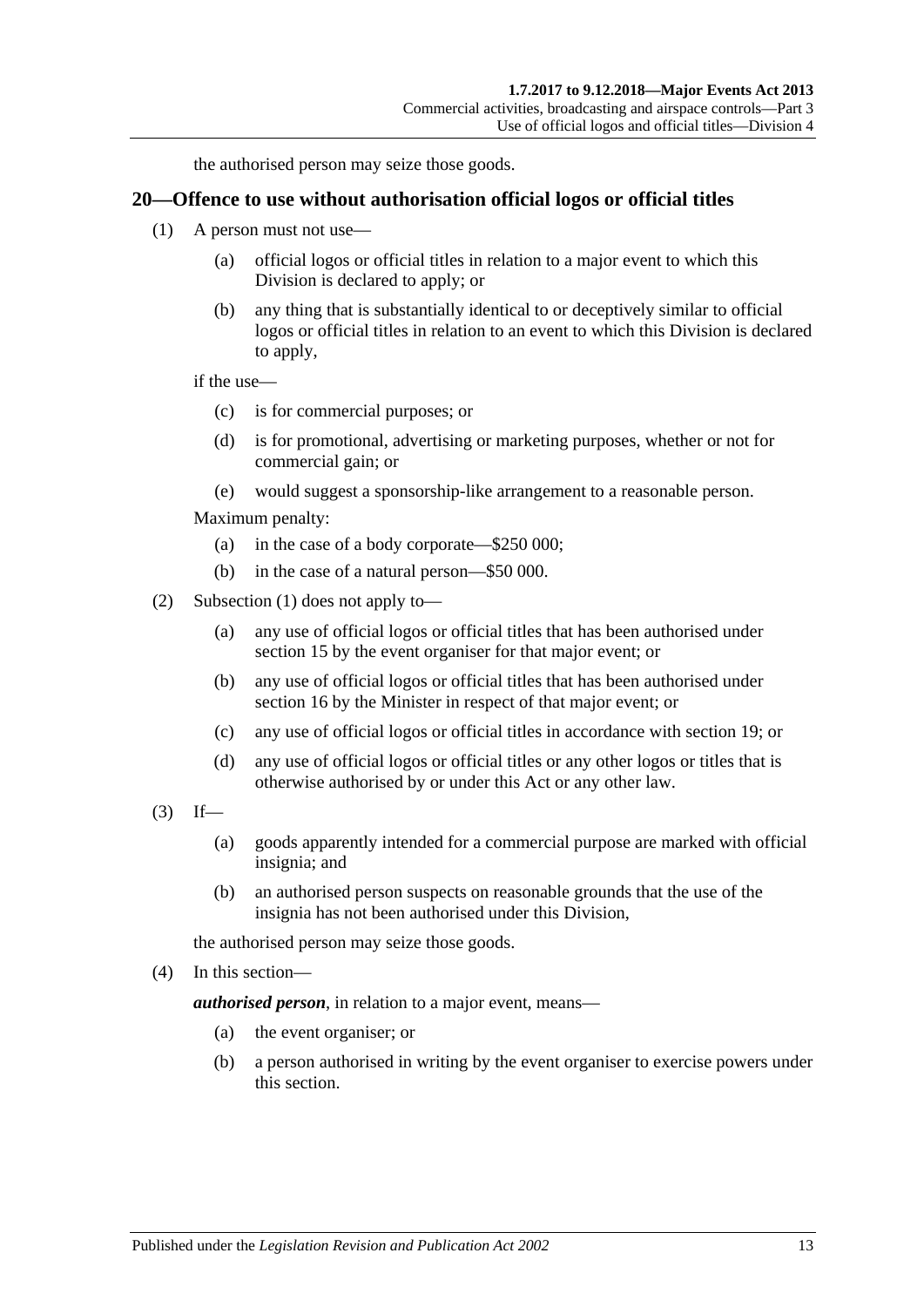# <span id="page-13-0"></span>**Part 4—Miscellaneous**

#### <span id="page-13-5"></span><span id="page-13-1"></span>**21—Entry to and exit from major event venue**

(1) A person must not enter a major event venue unless the person pays the entrance fee (if any) or has the consent of the occupier of the venue or the event organiser to enter. Maximum penalty: \$750.

Expiation fee: \$105.

- (2) [Subsection \(1\)](#page-13-5) places an evidential burden on the accused to show that the accused had the consent of the occupier or event organiser (as the case may be).
- <span id="page-13-6"></span>(3) If the occupier of a major event venue designates points of entrance to and exit from the venue, a person must not, without reasonable excuse—
	- (a) enter the venue other than through a designated point of entrance; or
	- (b) leave the venue other than through a designated point of exit.

Maximum penalty: \$750.

Expiation fee: \$105.

(4) [Subsection](#page-13-6) (3) places an evidential burden on the accused to show reasonable excuse.

#### <span id="page-13-7"></span><span id="page-13-2"></span>**22—Possession of flares and explosive devices at major event venue**

(1) A person must not, while in a major event venue, carry or be in possession of a flare or a firework or other explosive device unless authorised by the occupier of the venue or the event organiser.

Maximum penalty: \$5 000 or imprisonment for 1 year.

(2) [Subsection \(1\)](#page-13-7) places an evidential burden on the accused to show that the accused was authorised by the occupier or event organiser (as the case may be).

#### <span id="page-13-3"></span>**23—Obstruction or interference at major event**

A person must not, while in a major event venue, obstruct or interfere with the conduct of the major event or the reasonable enjoyment of the major event by a member of the public present at the major event venue.

Maximum penalty: \$5 000 or imprisonment for 1 year.

#### <span id="page-13-8"></span><span id="page-13-4"></span>**24—Entering restricted areas at major event venue**

- (1) A person must not enter into or onto—
	- (a) an area within a major event venue while the major event is occurring or on a day scheduled for its occurrence unless the person—
		- (i) is officially involved in the event or in the preparation for the event; or
		- (ii) has the consent of the occupier of the venue or the event organiser to enter the area; or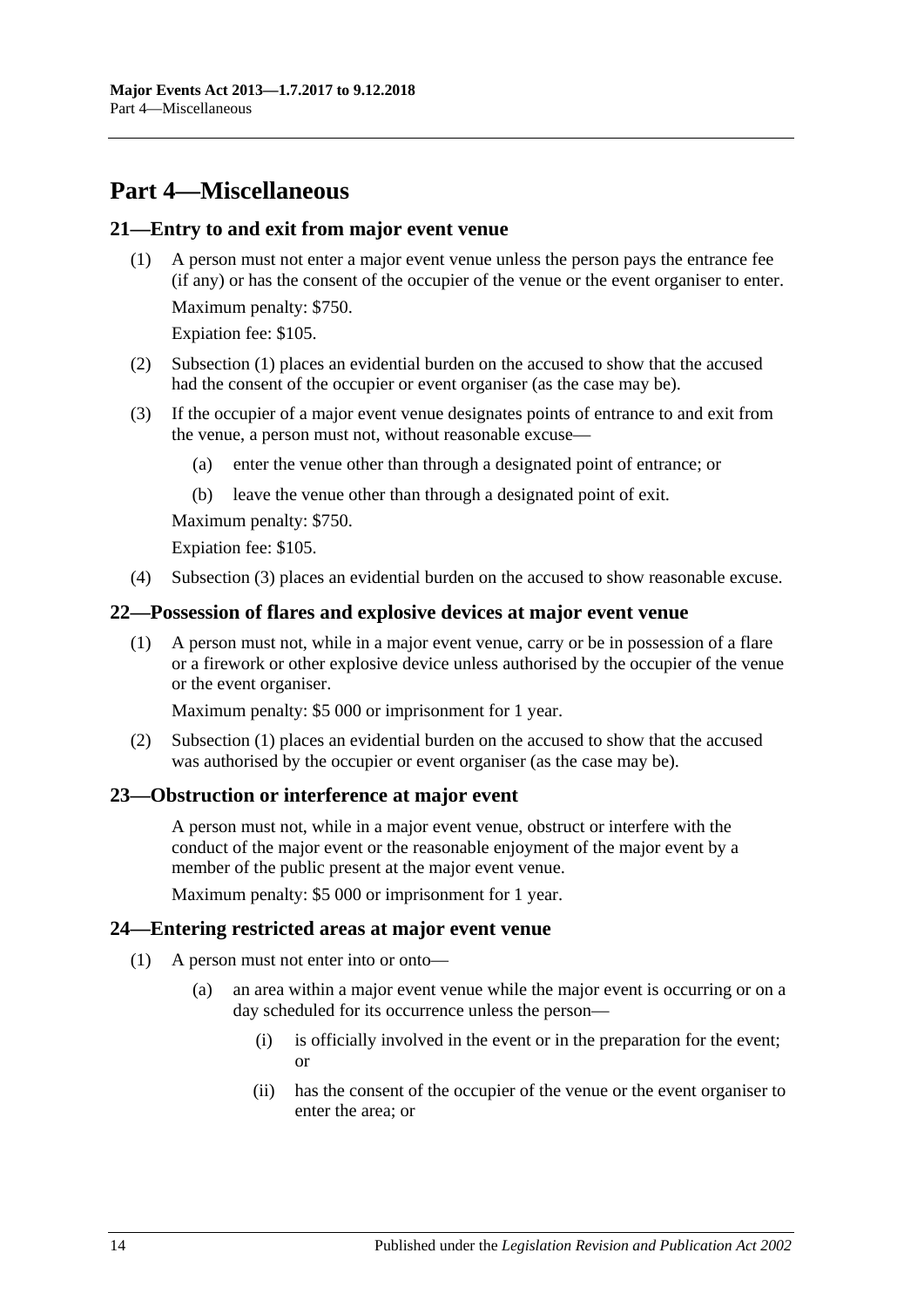(b) any other area within a major event venue to which access is restricted by the occupier of the venue or the event organiser unless the person has the consent of the occupier of the venue or the event organiser.

Maximum penalty: \$750.

Expiation fee: \$105.

(2) [Subsection \(1\)](#page-13-8) places an evidential burden on the accused to show that the accused had the consent of the occupier or event organiser (as the case may be).

#### <span id="page-14-0"></span>**25—Power to remove persons from major event venue**

- (1) A police officer may enter a major event venue and—
	- (a) order any person who is behaving in a disorderly or offensive manner to leave the venue; or
	- (b) order a person who the officer reasonably suspects of having committed an offence at the venue to leave the venue; or
	- (c) use reasonable force to remove a person from the venue who is behaving in a disorderly or offensive manner or who the officer reasonably suspects of having committed an offence at the venue.
- <span id="page-14-2"></span>(2) A police officer may enter a major event venue and—
	- (a) order a person who the officer reasonably suspects of having breached a condition of entry of the venue to leave the venue; and
	- (b) use reasonable force to remove a person from the venue who the officer reasonably suspects of having breached a condition of entry of the venue.
- (3) A person—
	- (a) who remains in a major event venue after having been ordered to leave under this section; or
	- (b) who re-enters, or attempts to re-enter, a major event venue within 24 hours of having left or having been removed from such venue pursuant to this section,

is guilty of an offence.

Maximum penalty: \$2 500 or imprisonment for 6 months.

- (4) A police officer may only exercise a power under [subsection](#page-14-2) (2) if the condition of entry—
	- (a) is reasonably required for regulating the conduct of persons at the major event venue; and
	- (b) has been promulgated in a reasonably prominent way by the occupier of the venue or the event organiser (whether by signs at the venue or otherwise).

#### <span id="page-14-1"></span>**26—Powers of authorised persons at major event venues**

(1) An authorised person may require a person who the authorised person reasonably suspects of having committed an offence or breached a condition of entry to a major event venue to state truthfully the person's full name and usual place of residence.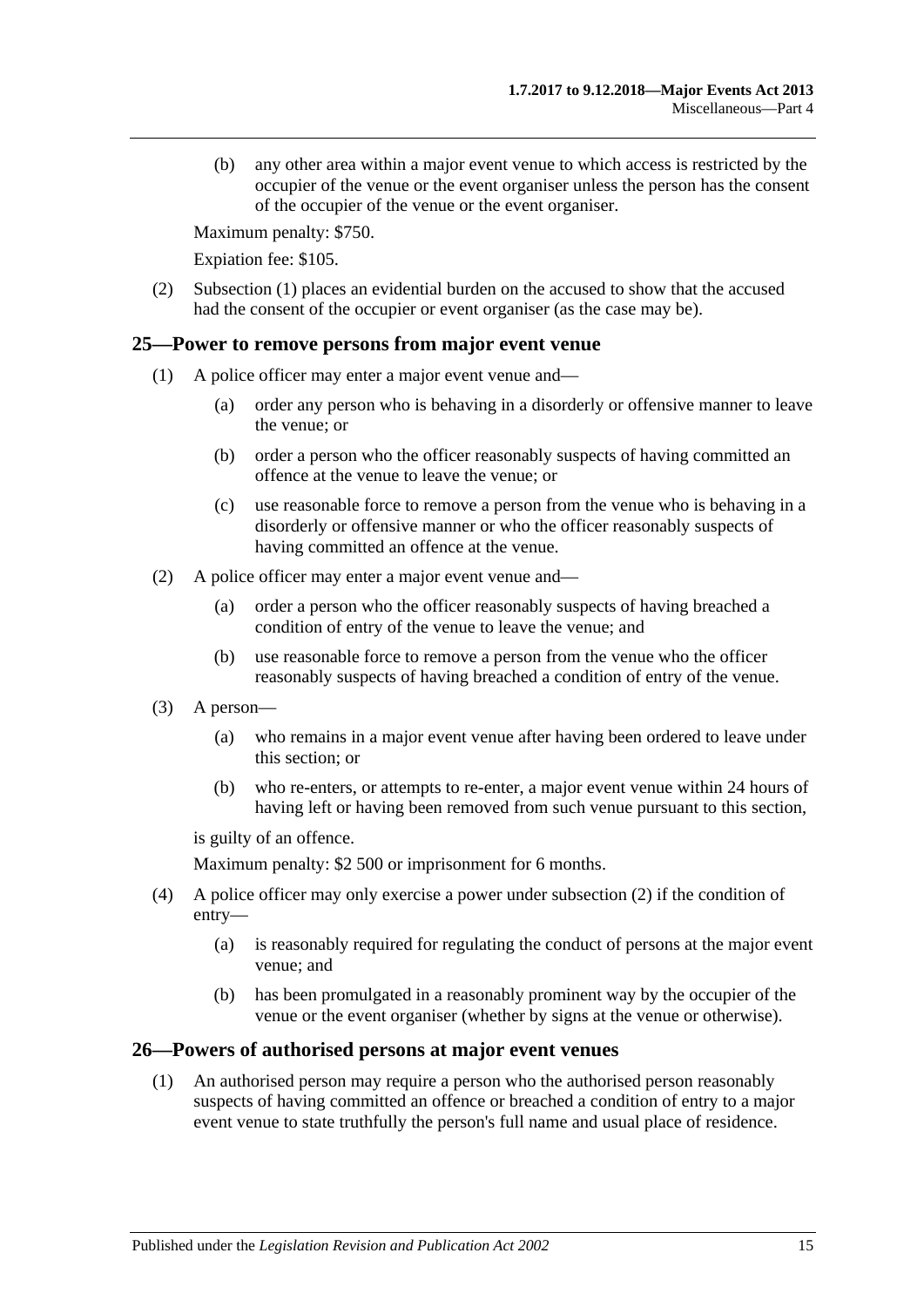- (2) If an authorised person reasonably suspects that a vehicle or animal (other than an assistance dog) has been brought to or left at a major event venue or a part of a major event venue without the consent of the occupier of the venue or the event organiser, the authorised person may—
	- (a) require the owner or person in charge of the vehicle or animal to remove the vehicle or animal from the venue (or from a part of it); or
	- (b) if the owner or person in charge of the vehicle or animal cannot be located in the vicinity—remove the vehicle or animal from the venue (or part of it).
- <span id="page-15-1"></span>(3) A person must not, without reasonable excuse, refuse or fail to comply with a requirement of an authorised person under this section.

Maximum penalty: \$2 500 or imprisonment for 6 months.

- (4) [Subsection \(3\)](#page-15-1) places an evidential burden on the accused to show reasonable excuse.
- (5) An authorised person (other than the occupier of the venue or the event organiser, or a police officer in uniform) must, at the request of a person in relation to whom the authorised person intends to exercise any powers under this section, produce for the inspection of the person, a copy of his or her identity card.
- (6) A person must not falsely pretend, by words or conduct, to have the power of an authorised person under this section.

Maximum penalty: \$750.

- (7) In proceedings for an offence against this section, an allegation in the complaint that a person named in the complaint was on a specified date an authorised person in relation to a specified major event venue will be accepted as proved in the absence of proof to the contrary.
- (8) In this section—

*assistance dog* has the same meaning as in the *[Dog and Cat Management Act](http://www.legislation.sa.gov.au/index.aspx?action=legref&type=act&legtitle=Dog%20and%20Cat%20Management%20Act%201995) 1995*;

*authorised person*, in relation to a major event, means—

- (a) the occupier of the major event venue; or
- (b) the event organiser; or
- (c) a person authorised in writing by the occupier or event organiser to exercise powers under this section; or
- (d) a police officer.

#### <span id="page-15-2"></span><span id="page-15-0"></span>**27—Forfeiture etc of seized items and goods**

- (1) If items or goods have been seized under this Act and—
	- (a) proceedings are not instituted for an offence against the section under which the items or goods were seized in relation to the items within 3 months of their seizure; or
	- (b) after proceedings have been instituted and completed, the defendant is not convicted,

the person from whom they were seized is entitled to recover—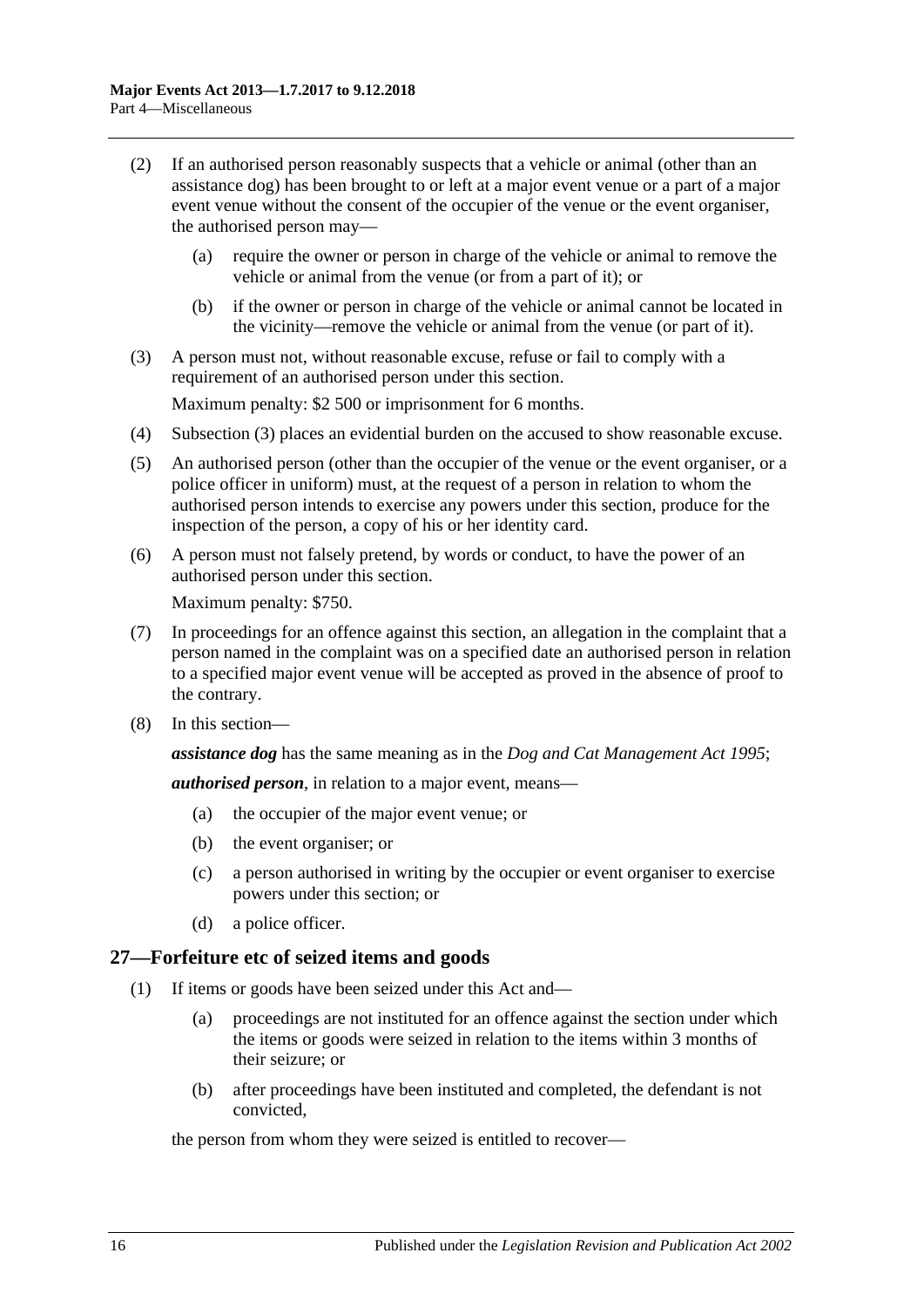- (c) the items or goods or, if they have been destroyed, compensation equal to the market value of the items or goods at the time of their seizure; and
- (d) compensation for any loss suffered by reason of the seizure of the items or goods.
- (2) An action for the payment of compensation under [subsection](#page-15-2) (1) may be brought against the relevant event organiser in any court of competent jurisdiction.
- (3) The court by which a person is convicted of an offence against this Act may order that items or goods to which the offence relates be forfeited to the Crown.
- (4) Any items or goods forfeited to the Crown must be disposed of in such manner as the Minister may direct and, if sold, the proceeds of the sale paid into the Consolidated Account.

#### <span id="page-16-0"></span>**28—Regulations**

- (1) The Governor may make such regulations as are contemplated by, or necessary or expedient for the purposes of, this Act.
- (2) The regulations may—
	- (a) be of general or limited application; and
	- (b) make different provision according to the persons, things or circumstances to which they are expressed to apply; and
	- (c) provide that any matter or thing is to be determined, dispensed with, regulated or prohibited according to the discretion of the Minister or another prescribed person or authority.
- (3) In proceedings for an offence against a regulation dealing with the driving, parking or standing of vehicles—
	- (a) an allegation in a complaint that a person named in the complaint was the owner of a specified vehicle on a specified day will be taken to be proved in the absence of proof to the contrary; and
	- (b) if it is proved that a vehicle was parked in contravention of a regulation, it will be presumed, in the absence of proof to the contrary, that the vehicle was so parked by the owner of the vehicle.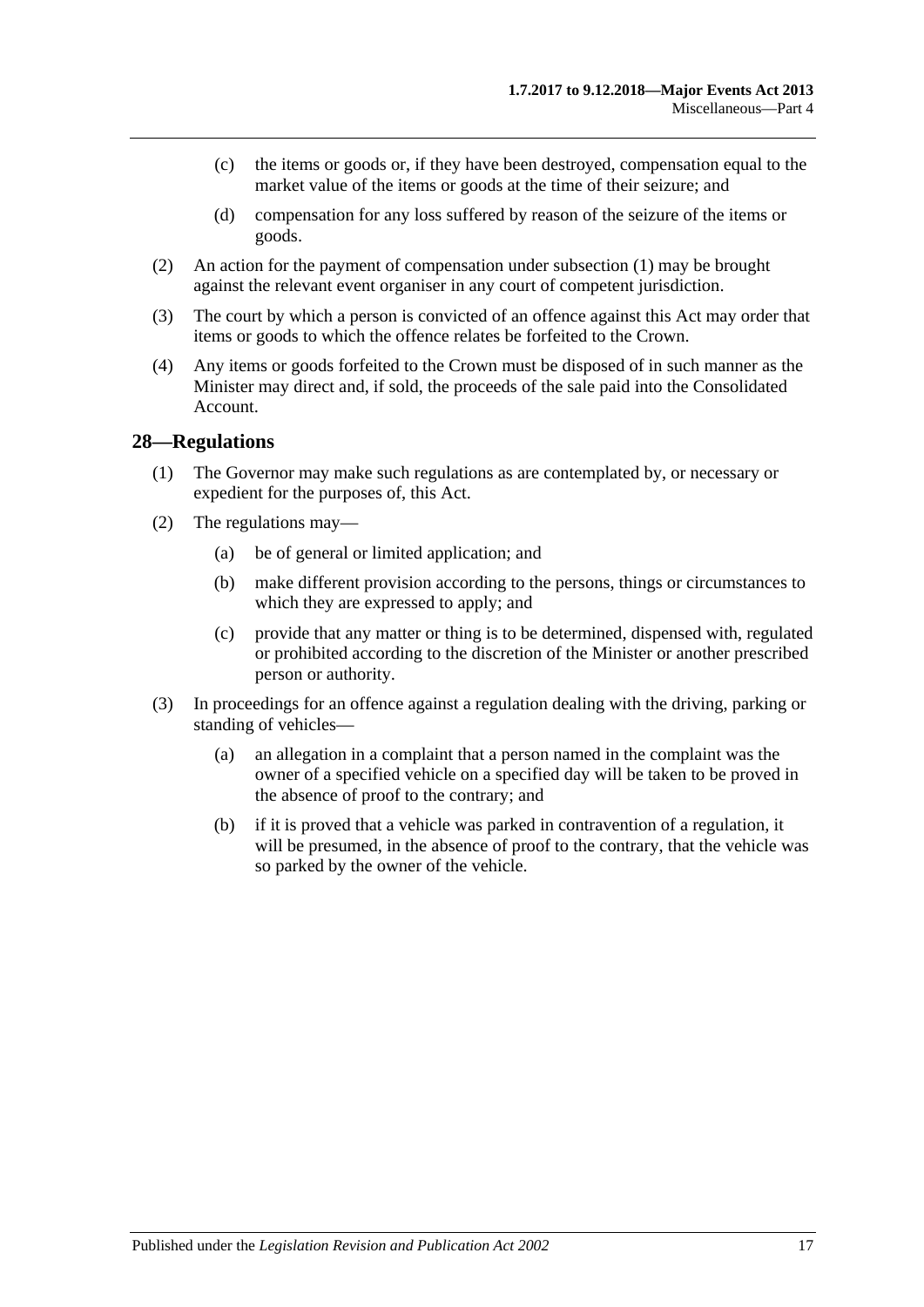# <span id="page-17-0"></span>**Legislative history**

#### **Notes**

- Amendments of this version that are uncommenced are not incorporated into the text.
- Please note—References in the legislation to other legislation or instruments or to titles of bodies or offices are not automatically updated as part of the program for the revision and publication of legislation and therefore may be obsolete.
- Earlier versions of this Act (historical versions) are listed at the end of the legislative history.
- For further information relating to the Act and subordinate legislation made under the Act see the Index of South Australian Statutes or www.legislation.sa.gov.au.

### **Principal Act and amendments**

New entries appear in bold.

| Year No |     | Title                                                           | Assent     | Commencement                                            |
|---------|-----|-----------------------------------------------------------------|------------|---------------------------------------------------------|
| 2013    | 63  | Major Events Act 2013                                           | 21.11.2013 | 22.12.2013 (Gazette 19.12.2013 p4925)                   |
| 2016    | -33 | Dog and Cat Management<br>(Miscellaneous) Amendment Act<br>2016 | 14.7.2016  | Sch 1 (cl 4)-1.7.2017 (Gazette<br>$19.4.2017$ $p1101$ ) |
| 2017    | -7  | <b>Statutes Amendment and Repeal</b><br>(Simplify) Act 2017     | 15.3.2017  | Pt 18 (ss 70—75)—15.3.2017: s 2(1)                      |
| 2018    | 20  | Fair Trading (Ticket Scalping)<br>Amendment Act 2018            | 25.10.2018 | Sch 1 (cl 1)-10.12.2018 (Gazette<br>29.11.2018 p4057)   |

### **Provisions amended**

New entries appear in bold.

Entries that relate to provisions that have been deleted appear in italics.

| Provision       | How varied                                                     | Commencement |
|-----------------|----------------------------------------------------------------|--------------|
| Pt <sub>1</sub> |                                                                |              |
| s <sub>2</sub>  | omitted under Legislation Revision and<br>Publication Act 2002 | 15.3.2017    |
| s <sub>4</sub>  |                                                                |              |
| s(4(1))         |                                                                |              |
| controlled area | amended by $7/2017$ s $70(1)$                                  | 15.3.2017    |
| council         | inserted by $7/2017$ s $70(2)$                                 | 15.3.2017    |
| declaration     | inserted by $7/2017$ s $70(2)$                                 | 15.3.2017    |
| event organiser | amended by 7/2017 s 70(3)                                      | 15.3.2017    |
| major event     | amended by $7/2017$ s $70(4)$                                  | 15.3.2017    |
|                 | major event period substituted by $7/2017$ s $70(5)$           | 15.3.2017    |
| s <sub>5</sub>  | substituted by 7/2017 s 71                                     | 15.3.2017    |
| Pt 2            |                                                                |              |
| heading         | substituted by 7/2017 s 72                                     | 15.3.2017    |